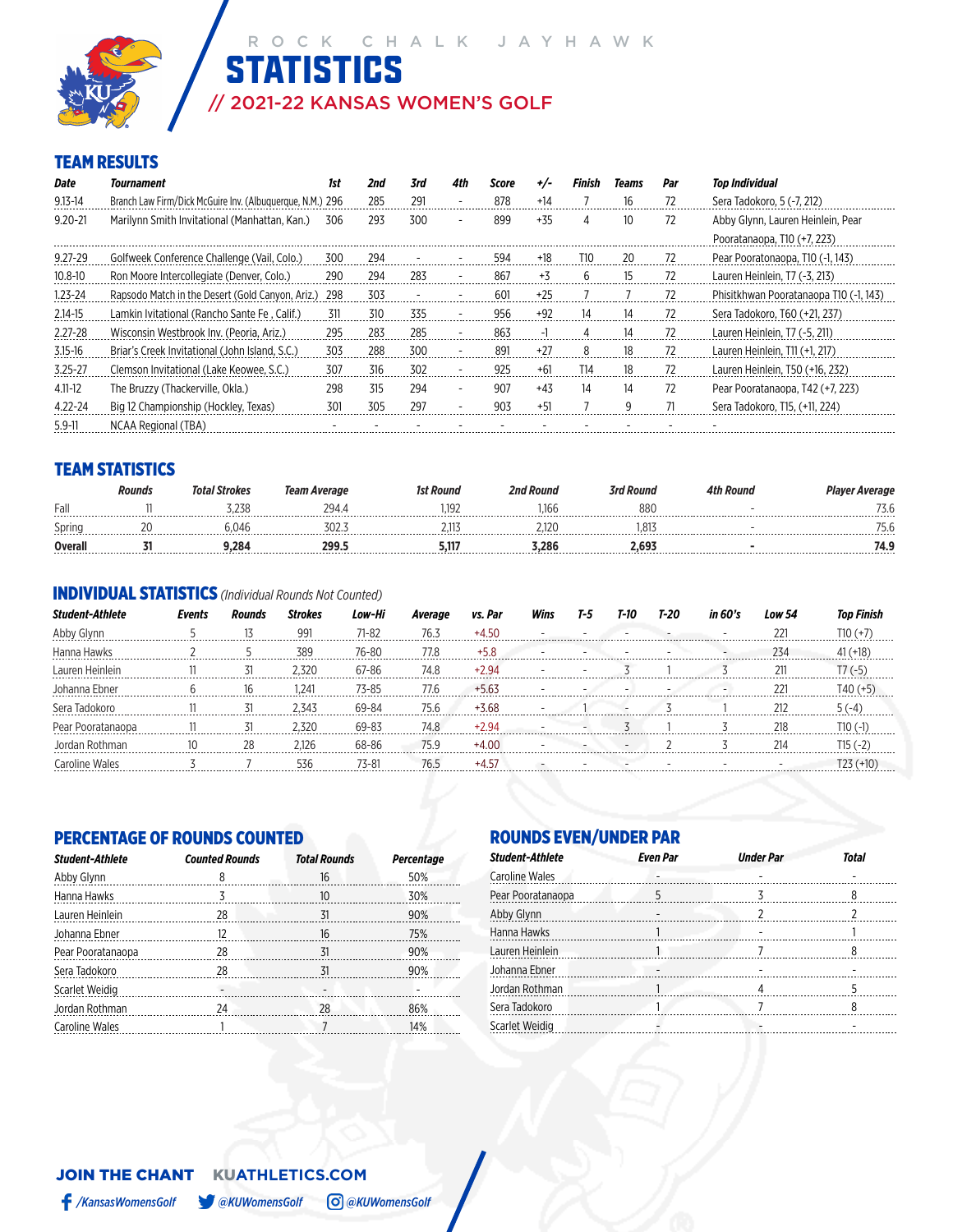



## **JOHANNA EBNER Villach, Austria (Federal Commercial Academy and Commercial College)**

| <b>CAREER STATISTICS</b> |                    |                               |       |      |    |       |  |    |                           |                              |  |
|--------------------------|--------------------|-------------------------------|-------|------|----|-------|--|----|---------------------------|------------------------------|--|
| Year                     | <b>Events Rnds</b> | <b>Strokes</b>                | L-H   | Ava. | Ws |       |  |    |                           | T-5 T-10 T-20 in 60's Low-54 |  |
| $21 - 22$                | 16<br>6            | 1.241                         | 73-85 | 77.6 |    |       |  |    |                           | 221                          |  |
| <b>Total</b>             | 16<br>6            | 1.241                         | 73-85 | 77.6 |    |       |  |    |                           | 221                          |  |
| <b>TOURNAMENTS</b>       |                    |                               |       |      |    |       |  |    |                           |                              |  |
| 2021-22                  | Tournament         |                               |       |      |    | Place |  |    | Score                     | To Par                       |  |
| 2.14-15                  |                    | Lamkin San Diego Invitational |       |      |    | 74    |  |    | $82 - 83 - 82 - 247 + 31$ |                              |  |
| $2.27 - 28$              |                    | Westbrook Invitational        |       |      |    | T40   |  |    | 74-73-74-221              | $+5$                         |  |
| 3.14-15                  |                    | Briar's Creek Invitational    |       |      |    | T62   |  |    | 77-74-78-229 +13          |                              |  |
| $3.25 - 27$              |                    | Clemson Invitational          |       |      |    | T63   |  |    | 73-85-76-234 +18          |                              |  |
| 4.11-12                  | The Bruzzy         |                               |       |      |    | T65   |  |    | 74-83-73-230 +14          |                              |  |
| 4.22-24                  |                    | Big 12 Championship           |       |      |    | DNF   |  | 80 |                           | <b>DNF</b>                   |  |

4.22-24 Big 12 Championship DNF 80 DNF

| 2021-22        | 1/Avg.   | 2/Avg.   | 3/Avg.   | 4/Avg. |
|----------------|----------|----------|----------|--------|
| Fall           |          |          |          |        |
| Spring         | 460/76.7 | 398/79.6 | 383/76.6 | -      |
| <b>Overall</b> | 460/76.7 | 398/79.6 | 383/76.6 |        |

| 2021-22 | <b>Rounds</b> | <b>Strokes</b> | Average |
|---------|---------------|----------------|---------|
| Fall    | -             | -              | -       |
| Spring  | 16            | 1.241          | 77.6    |

### **\*INDIVIDUAL**

### JOIN THE CHANTKU**ATHLETICS.COM** */KansasWomensGolf @KUWomensGolf @KUWomensGolf*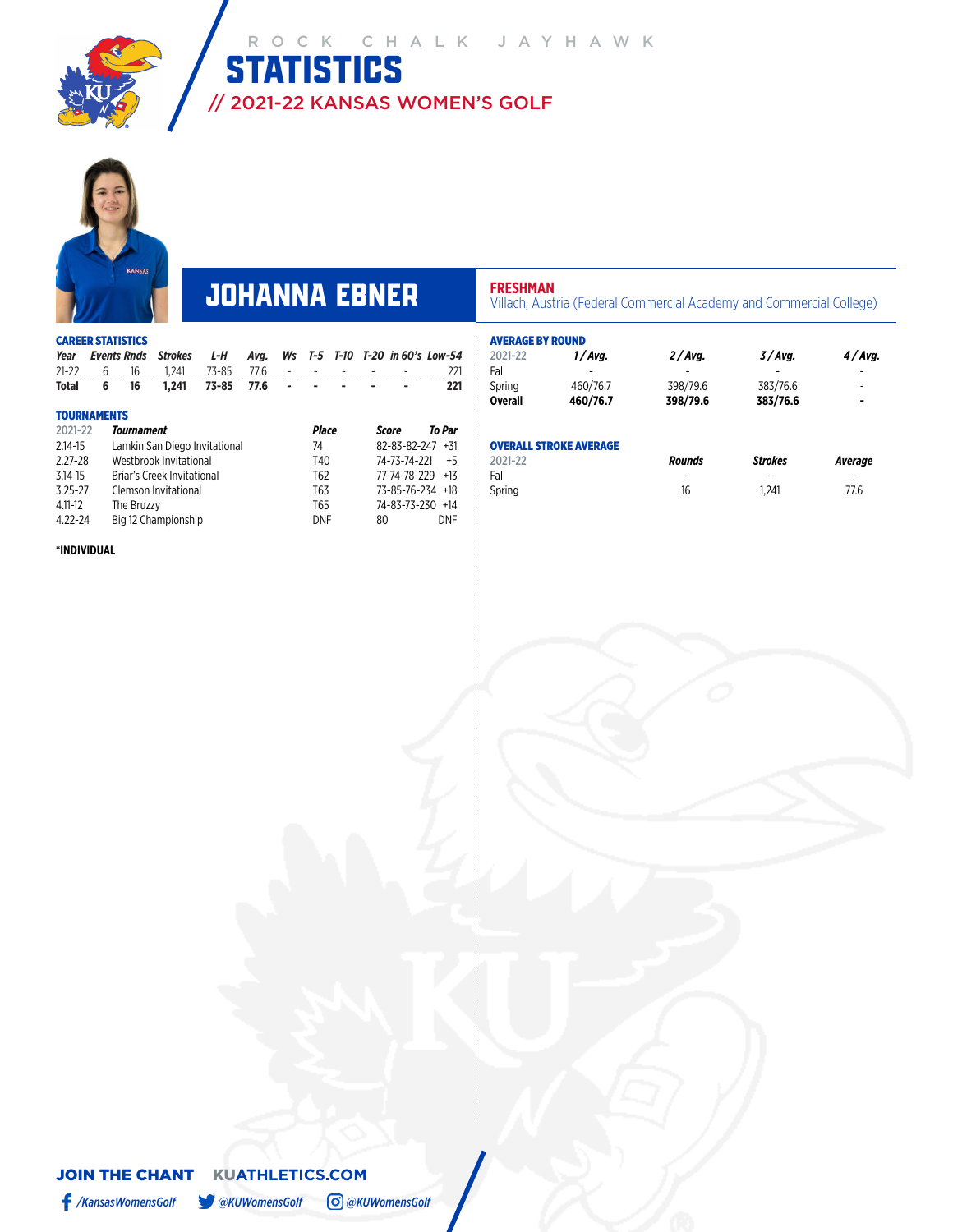

2021-22 KANSAS WOMEN'S GOLF

CD CTATICTICS

## ABBY GLYNN

STATISTICS

**SENIOR**

AVERAGE BY ROUND

OVERALL STROKE AVERAGE

Topeka, Kansas (Washburn Rural HS)

233/77.7

2021-22 *1/Avg. 2/ Avg. 3/ Avg. 4/ Avg.*

2020-21 *1 / Avg. 2 / Avg. 3 / Avg. 4 / Avg.*

2019-20 *1 / Avg. 2 / Avg. 3 / Avg. 4 / Avg.*

152/76.0 155/77.5 157/78.5 –

**Overall 550/78.6 526/75.1 541/77.3 -**

**Overall 472/78.7 471/78.5 369/78.2 –** 2018-29 *1 / Avg. 2 / Avg. 3 / Avg. 4 / Avg.*

Spring 155/77.5 154/77.0 157/78.5 –<br> **Overall 319/159.5 310/77.5 235/78.3** – **Overall 319/159.5 310/77.5 235/78.3 –**

2021-22 *Rounds Strokes Average* Fall 8 602 75.3 Spring 8 619 77.4 **Overall 16 1,221 76.3** 2020-21 *Rounds Strokes Average* Fall 9 683 75.9 Spring 12 934 77.8 **Overall 21 1,617 77.0**

2019-20 *Rounds Strokes Average* Fall 12 948 79.0 Spring 6 464 77.3 **Overall 18 1,412 78.4** 2018-19 *Rounds Strokes Average* Fall 5 398 79.6 Spring 6 5 466 77.7 **Overall 11 864 78.6**

314/78.5

Fall 233/77.7 227/75.7 142/71<br>
Spring 233/77.7 232/77.3 154/77.0

**Overall 466/77.7 459/76.5 296/74.0 -**

Fall 223/74.3 233/77.6 227/75.7<br>Spring 327/79.0 293/73.3 314/78.5

Fall 320/80.0 316/79.0 312/78.0<br>
Spring 152/76.0 155/77.5 157/78.5

Fall 164/82.0 156/78.0 78/78.0<br>Spring 155/77.5 154/77.0 157/78.5

|                        |                |                          | س                                      |           |      |                |                 |                |        |                              |               |
|------------------------|----------------|--------------------------|----------------------------------------|-----------|------|----------------|-----------------|----------------|--------|------------------------------|---------------|
| Year                   | <b>Events</b>  | <b>Rnds</b>              | <b>Strokes</b>                         | L-H       | Avg. | Ws             | T-5             | T-10           | $T-20$ | in 60's                      | Low-54        |
| 18-19                  | 4              | 11                       | 864                                    | 75-84     | 78.5 | ÷,             |                 | 1              |        |                              | 231           |
| $19 - 20$              | 6              | 18                       | 1.412                                  | $73 - 81$ | 78.4 | $\overline{a}$ |                 | $\overline{a}$ |        |                              | 225           |
| $20 - 21$              | $\overline{7}$ | 21                       | 1,617                                  | 68-93     | 77.0 |                |                 | ÷              |        |                              | 219           |
| $21 - 22$              | 6              | 16                       | 1.221                                  | $71 - 82$ | 76.3 |                |                 | 1              |        |                              | 221           |
| <b>Total</b>           | 23             | 66                       | 5,114                                  | 68-93     | 77.5 |                |                 | 2              |        |                              | 219           |
| <b>TOURNAMENTS</b>     |                |                          |                                        |           |      |                |                 |                |        |                              |               |
| 2021-22                |                | <b>Tournament</b>        |                                        |           |      |                | <b>Place</b>    |                |        | Score                        | <b>To Par</b> |
| $9.20 - 21$            |                |                          | Marilynn Smith/Sunflower Invitational* |           |      |                | T10             |                |        | 77-75-71-223                 | $+7$          |
| 9.27-29                |                |                          | Golfweek Red Sky Classic               |           |      |                | T93             |                |        | 82-76-158                    | $+14$         |
| $10.8 - 10$            |                |                          | Ron Moore Invitational                 |           |      |                | T39             |                |        | 74-76-71-221                 | $+5$          |
| $1.23 - 24$            |                |                          | Rapsodo Match in the Desert            |           |      |                | 41              |                |        | 82-77-159                    | $+15$         |
| $4.11 - 12$            |                | The Bruzzy*              |                                        |           |      |                | T65             |                |        | 76-78-76-230                 | $+14$         |
| $4.22 - 24$            |                |                          | Big 12 Championship                    |           |      |                | T32             |                |        | 75-77-78-230                 | $+17$         |
|                        |                |                          |                                        |           |      |                |                 |                |        |                              |               |
| 2020-21                |                | Tournament               |                                        |           |      |                | <b>Place</b>    |                |        | Score                        | <b>To Par</b> |
| 9.27-28                |                |                          | <b>Schooner Fall Classic</b>           |           |      |                | T <sub>29</sub> |                |        | 72-78-71-221                 | $+11$         |
| $10.10 - 11$           |                |                          | Betsy Rawls UT Invite                  |           |      |                | T <sub>27</sub> |                |        | 73-74-75-222                 | $+6$          |
| 10.22-23               |                | <b>Cowairl Classic</b>   |                                        |           |      |                | <b>T35</b>      |                |        | 78-81-81-240                 | $+24$         |
| $3.15 - 16$            |                |                          | Briar's Creek Invitational             |           |      |                | 89              |                |        | 93-76-83-252                 | +36           |
| 3.26-28                |                |                          | Clemson Invitational                   |           |      |                | <b>T52</b>      |                |        | 79-71-76-226                 | $+10$         |
| 4.12-13                |                |                          | Lone Star Invitational                 |           |      |                | 36              |                |        | 80-78-79-237                 | $+21$         |
| 4.18-20                |                |                          | Big 12 Championship                    |           |      |                | T <sub>22</sub> |                |        | 75-68-76-219                 | $+3$          |
|                        |                |                          |                                        |           |      |                |                 |                |        |                              |               |
| 2019-20                |                | <b>Tournament</b>        |                                        |           |      |                | <b>Place</b>    |                |        | <b>Score</b>                 | <b>To Par</b> |
| $9.15 - 16$            |                |                          | Sunflower Invitational                 |           |      |                | T47             |                |        | 79-81-76-236                 | $+20$         |
| 9.27-29                |                |                          | Lady Paladin Invitational*             |           |      |                | <b>T68</b>      |                |        | 80-79-79-238                 | $+22$         |
| $10.13 - 15$           |                |                          | Palmetto Intercollegiate*              |           |      |                | T84             |                |        | 80-76-79-235                 | $+19$         |
| 10.18-20               |                |                          | Louisville Cardinal Cup*               |           |      |                | T79             |                |        | 81-80-78-239                 | $+23$         |
| 2.17-18                |                |                          | Moon Golf Invitational                 |           |      |                | <b>T52</b>      |                |        | 73-74-78-225                 | $+9$          |
| $3.7 - 8$              |                |                          | Florida Gators Invitational            |           |      |                | <b>T63</b>      |                |        | 79-81-79-239                 | $+29$         |
|                        |                |                          |                                        |           |      |                | <b>Place</b>    |                |        |                              | <b>To Par</b> |
| 2018-19<br>$9.21 - 23$ |                | Tournament               |                                        |           |      |                | 83              |                |        | <b>Score</b><br>84-77-78-239 | $+23$         |
| 10.17-18               |                | <b>Baker Fall Invite</b> | Lady Paladin Invitational*             |           |      |                | T10             |                |        | 80-79-159                    | $+15$         |
| 2.18-19                |                |                          | Moon Golf Invitational                 |           |      |                | 76              |                |        | 77-75-79-231                 | $+15$         |
| 3.18-19                |                |                          | Briar's Creek Invite                   |           |      |                | T76             |                |        | 78-79-78-235                 | $+19$         |
|                        |                |                          |                                        |           |      |                |                 |                |        |                              |               |

**\*INDIVIDUAL**

## JOIN THE CHANTKU**ATHLETICS.COM**

*/KansasWomensGolf @KUWomensGolf @KUWomensGolf*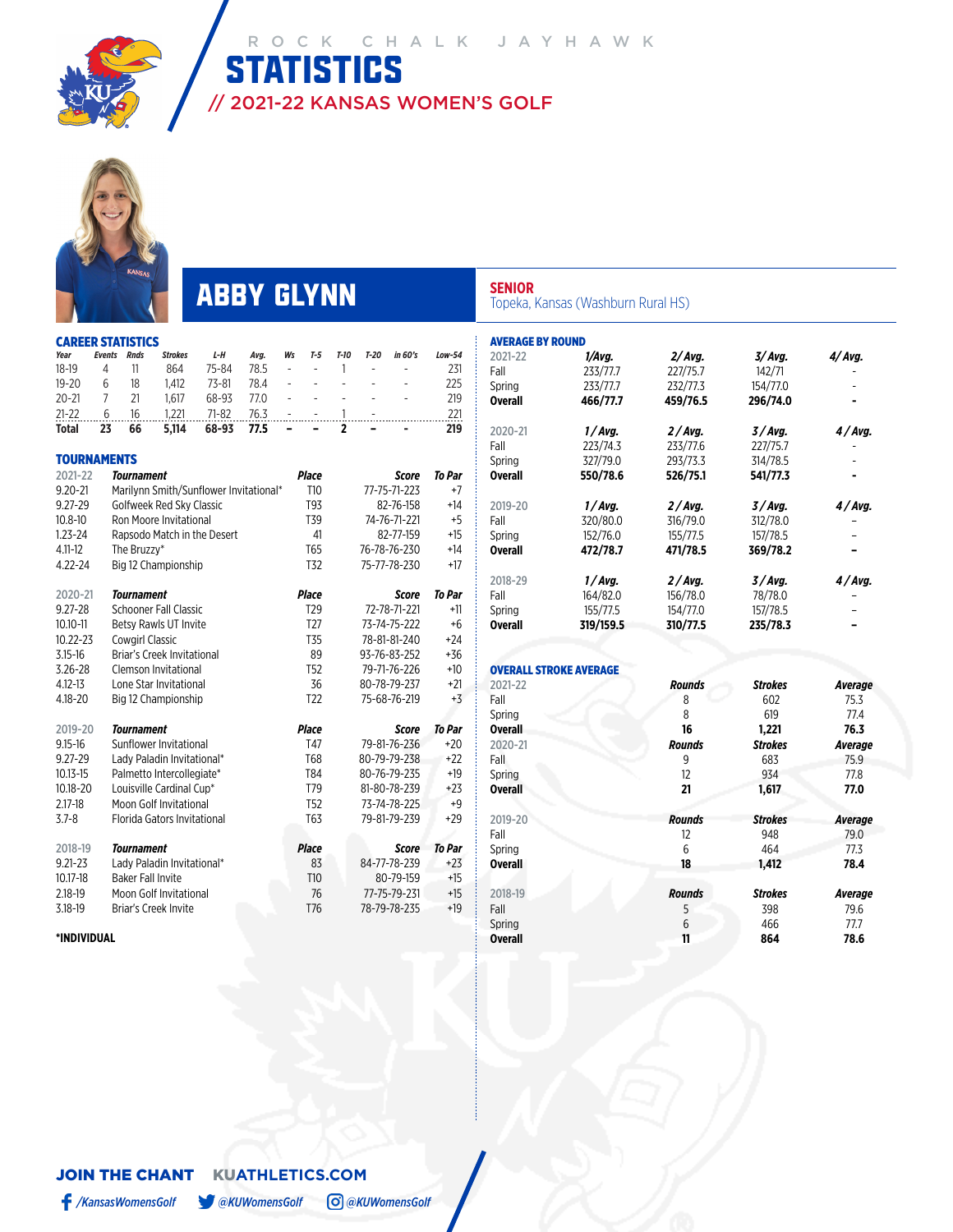



# **HANNA HAWKS** SOPHOMORE Wellington, Kansas (Trinity Academy)

| <b>CAREER STATISTICS</b> |                                                                   |  |  |  |     |
|--------------------------|-------------------------------------------------------------------|--|--|--|-----|
|                          | Year Events Rnds Strokes L-H Avg. Ws T-5 T-10 T-20 in 60's Low-54 |  |  |  |     |
|                          | 20-21 4 12 937 73-82 78.0 - - - - - - 231                         |  |  |  |     |
|                          | 21-22 4 10 763 72-80 76.3 - - - - - -                             |  |  |  | 223 |
|                          | Total 8 22 1,700 72-82 77.2 - - - - - -                           |  |  |  | 223 |

| <b>TOURNAMENTS</b> |                                       |                 |              |        |
|--------------------|---------------------------------------|-----------------|--------------|--------|
| 2021-22            | Tournament                            | Place           | Score        | To Par |
| $9.13 - 14$        | Branch Law Firm/Dick McGuire Inv.     | <b>DNF</b>      | 76-79-0-DNF  |        |
| $9.20 - 21$        | Marilynn Smith/Sunflower Invitational | 41              | 78-76-80-234 | +18    |
| $1.23 - 24$        | Raspado Match in the Desert*          | 36              | 76-75-0-151  | $+7$   |
| $2.27 - 28$        | Westbrook Invitational*               | T <sub>52</sub> | 72-75-76-223 | $+7$   |
|                    |                                       |                 |              |        |
| 2020-21            | Tournament                            | Place           | Score        | To Par |
|                    |                                       |                 |              |        |
| $3.15 - 16$        | Briar's Creek Invitational            | T80             | 82-82-76-240 | $+24$  |
| $3.26 - 28$        | Clemson Invitational                  | T73             | 80-73-78-231 | $+15$  |
| $4.12 - 13$        | Lone Star Invitational                | 34              | 75-80-79-234 | $+18$  |
| 4.18-20            | Big 12 Championship                   | 44              | 75-81-76-232 | $+16$  |

**\*INDIVIDUAL**

| <b>AVERAGE BY ROUND</b> |                               |               |                |                |
|-------------------------|-------------------------------|---------------|----------------|----------------|
| 2021-22                 | 1/Avg.                        | 2/Avg.        | 3/Avg.         | 4 Avg.         |
| Fall                    | 154/77                        | 155/77.5      | 80/80          |                |
| Spring                  | 148/74                        | 150/75        | 76/76          |                |
| <b>Overall</b>          | 302/75.5                      | 305/76.3      | 156/78         |                |
| 2020-21                 | 1/Avg.                        | 2/Avg.        | 3/Avg.         | 4/Avg.         |
| Fall                    |                               |               |                |                |
| Spring                  | 312/78.0                      | 316/79.0      | 309/77.3       |                |
| <b>Overall</b>          | 312/78.0                      | 316/79.0      | 309/77.3       |                |
|                         | <b>OVERALL STROKE AVERAGE</b> |               |                |                |
| 2021-22                 |                               | <b>Rounds</b> | <b>Strokes</b> | Average        |
| Fall                    |                               | 5             | 389            | 77.8           |
| Spring                  |                               | 5             | 374            | 74.8           |
| 2020-21                 |                               | <b>Rounds</b> | <b>Strokes</b> | <b>Average</b> |
| Fall                    |                               |               |                |                |
| Spring                  |                               | 12            | 937            | 78.0           |
| <b>Overall</b>          |                               | 12            | 937            | 78.0           |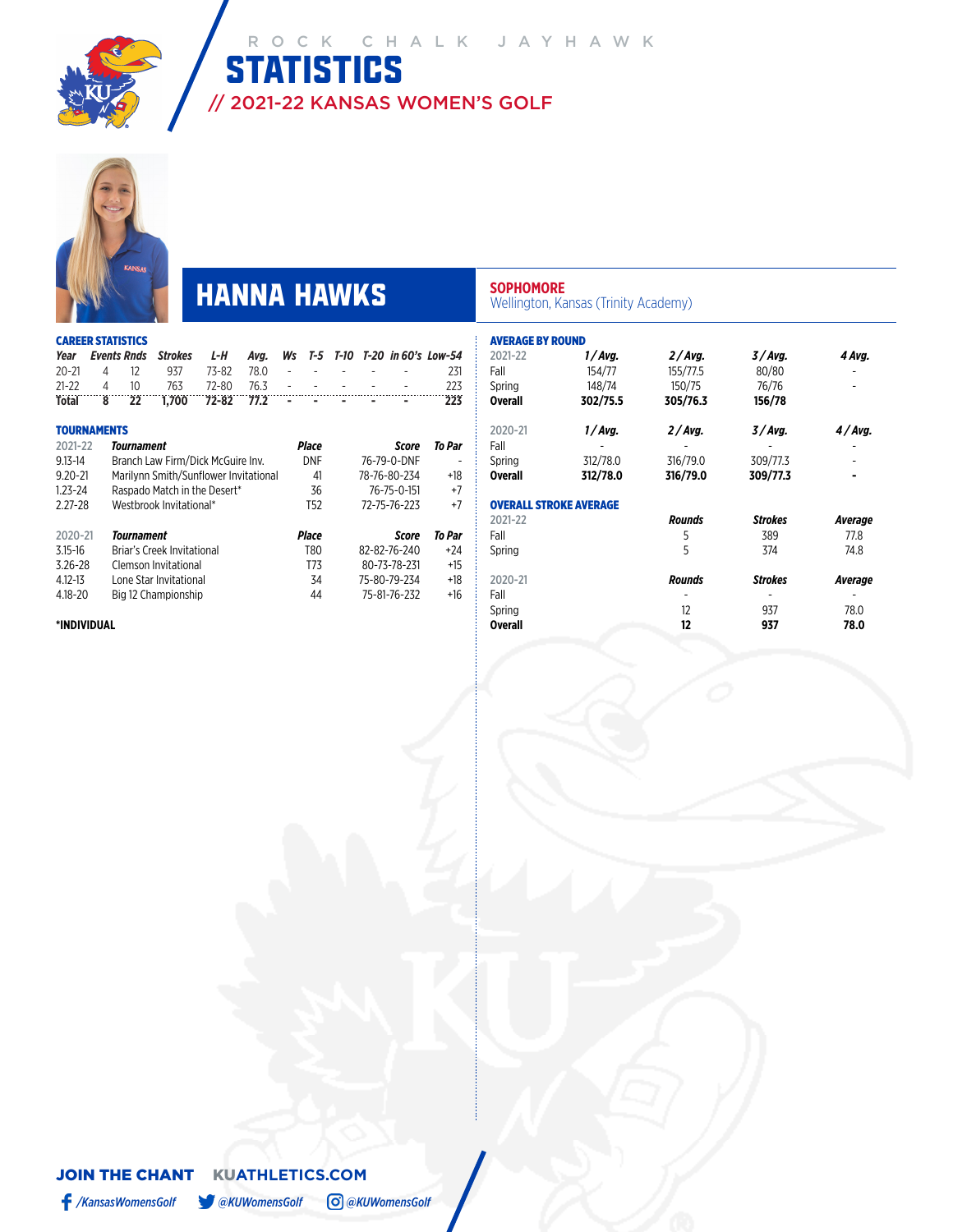

**STATISTICS** OCK CHALK JAYHAWK

// 2021-22 KANSAS WOMEN'S GOLF

# **LAUREN HEINLEIN** SENIOR **SENIOR CCala, Florida (Forest HS)**

AVERAGE BY ROUND

Fall 307/76.8 289/72.3<br>
Spring 534/76.3 520/74.3

**Overall 841/76.5 809/73.5 670/74.4**

|                    |                | <b>CAREER STATISTICS</b> |                                        |           |      |                |                 |                |   |              |                     |
|--------------------|----------------|--------------------------|----------------------------------------|-----------|------|----------------|-----------------|----------------|---|--------------|---------------------|
| Year               |                | <b>Events Rnds</b>       | <b>Strokes</b>                         | L-H       | Avg. | Ws             | T-5             | T-10           |   |              | T-20 in 60's Low-54 |
| $18-19$            | 3              | 8                        | 615                                    | $72 - 83$ | 79.0 | $\overline{a}$ | 1               | 1              | 1 |              | 229                 |
| $19 - 20$          | 3              | 8                        | 615                                    | $70 - 82$ | 79.0 | -              | $\overline{a}$  | $\overline{a}$ | ÷ |              | 221                 |
| $20 - 21$          | $\overline{7}$ | 21                       | 1,560                                  | 65-80     | 74.3 | ÷,             | 1               | 1              | 1 | 2            | 206                 |
| $21 - 22$          | 11             | 31                       | 2,320                                  | 67-86     | 74.8 |                |                 | 3              | 1 | 3            | 211                 |
| Total              | 24             | 68                       | 5,110                                  | 65-86     | 75.1 | ÷              | 2               | 5              | 3 | 5            | 206                 |
| <b>TOURNAMENTS</b> |                |                          |                                        |           |      |                |                 |                |   |              |                     |
| 2021-22            |                | <b>Tournament</b>        |                                        |           |      |                | <b>Place</b>    |                |   | Score        | <b>To Par</b>       |
| $9.13 - 14$        |                |                          | Branch Law Firm/Dick McGuire Inv.      |           |      |                | T48             |                |   | 79-71-75-225 | +6                  |
| $9.20 - 21$        |                |                          | Marilynn Smith/ Sunflower Invitational |           |      |                | T10             |                |   | 79-74-70-223 | $+7$                |
| 9.27-29            |                |                          | Golfweek Red Sky Classi                |           |      |                | T42             |                |   | 75-75-149    | $+5$                |
| $10.8 - 10$        |                |                          | Ron Moore Invitational                 |           |      |                | T7              |                |   | 74-70-69     | $-3$                |
| $1.23 - 24$        |                |                          | Rapsodo Match In The Desert            |           |      |                | <b>T33</b>      |                |   | 74-76-150    | $+6$                |
| $2.14 - 15$        |                |                          | Lamkin San Diego Invitational          |           |      |                | 73              |                |   | 80-77-86-243 | $+27$               |
| $2.27 - 28$        |                |                          | Westbrook Invitational                 |           |      |                | T <sub>7</sub>  |                |   | 74-67-70-211 | $-5$                |
| $3.14 - 15$        |                |                          | Briar's Creek Invitational             |           |      |                | T11             |                |   | 73-69-75-217 | $+1$                |
| $3.25 - 27$        |                |                          | Clemson Invitational                   |           |      |                | <b>T50</b>      |                |   | 82-78-72-232 | $+16$               |
| $4.11 - 12$        |                | The Bruzzy               |                                        |           |      |                | T <sub>62</sub> |                |   | 74-78-77-229 | $+13$               |
| $4.22 - 24$        |                |                          | Big 12 Championship                    |           |      |                | 28              |                |   | 77-75-76-228 | +15                 |
| 2020-21            |                | Tournament               |                                        |           |      |                | <b>Place</b>    |                |   | Score        | <b>To Par</b>       |
| $9.27 - 28$        |                |                          | <b>Schooner Fall Classic</b>           |           |      |                | T <sub>22</sub> |                |   | 70-75-74-219 | $+9$                |
| $10.10 - 11$       |                |                          | Betsy Rawls UT Invite                  |           |      |                | <b>T37</b>      |                |   | 74-77-76-227 | $+11$               |
| 10.22-23           |                | <b>Cowgirl Classic</b>   |                                        |           |      |                | T <sub>26</sub> |                |   | 77-80-76-233 | $+17$               |
| $3.15 - 16$        |                |                          | Briar's Creek Invitational             |           |      |                | T <sub>50</sub> |                |   | 79-76-74-229 | $+13$               |
| $3.26 - 28$        |                |                          | Clemson Invitational                   |           |      |                | <b>T52</b>      |                |   | 76-80-70-226 | $+10$               |
| $4.12 - 13$        |                |                          | Lone Star Invitational                 |           |      |                | $\overline{2}$  |                |   | 73-65-68-206 | $-10$               |
| 4.18-20            |                |                          | Big 12 Championship                    |           |      |                | T <sub>24</sub> |                |   | 73-74-73-220 | $+4$                |
| 2019-20            |                | <b>Tournament</b>        |                                        |           |      |                | <b>Place</b>    |                |   | Score        | <b>To Par</b>       |
| $9.9 - 10$         |                |                          | Minnesota Invitational                 |           |      |                | 81              |                |   | 82-81-163    | $+19$               |
| $2.17 - 18$        |                |                          | Moon Golf Invitational*                |           |      |                | T <sub>35</sub> |                |   | 76-75-70-221 | $+5$                |
| $3.7 - 8$          |                |                          | Florida Gator's Invitational           |           |      |                | T47             |                |   | 71-78-82-231 | $+21$               |
|                    |                |                          |                                        |           |      |                |                 |                |   |              |                     |
| 2018-19            |                | Tournament               |                                        |           |      |                | <b>Place</b>    |                |   | Score        | <b>To Par</b>       |
| $9.10 - 11$        |                |                          | Minnesota Invitational                 |           |      |                | T60             |                |   | 79-78-72-229 | +13                 |
| $9.21 - 23$        |                |                          | Lady Paladin Invitational              |           |      |                | T77             |                |   | 83-79-75-237 | $+21$               |
| 10.17-18           |                | Baker Fall Invite*       |                                        |           |      |                | T <sub>3</sub>  |                |   | 75-74-149    | $+5$                |
| $4.7 - 9$          |                |                          | Clemson Invitational                   |           |      |                | 86              |                |   | 77-77-154    | $+10$               |

| 2020-21        | 1/Avg.                        | 2/Avg.        | 3/Avg.         | 4/Avg.         |
|----------------|-------------------------------|---------------|----------------|----------------|
| Fall           | 221/73.7                      | 232/77.3      | 226/75.3       |                |
| Spring         | 301/75.3                      | 295/73.8      | 285/71.3       |                |
| Overall        | 522/74.6                      | 527/75.3      | 511/73.0       |                |
| 2019-20        | 1/Avg.                        | 2/Avg.        | 3/Avg.         | 4/Avg.         |
| Fall           | 82/82.0                       | 81/81.0       |                |                |
| Spring         | 147/73.5                      | 153/76.5      | 152/76.0       |                |
| Overall        | 229/76.3                      | 234/78.0      | 152/76.0       |                |
| 2018-19        | 1/Avg.                        | 2/Avg.        | 3/Avg.         | 4/Avg.         |
| Fall           | 237/79.0                      | 231/77.0      | 147/73.5       |                |
| Spring         | 77/77.0                       | 77/77.0       |                |                |
| <b>Overall</b> | 314/78.5                      | 308/77.0      | 147/73.5       |                |
|                | <b>OVERALL STROKE AVERAGE</b> |               |                |                |
| 2021-22        |                               | <b>Rounds</b> | <b>Strokes</b> | <b>Average</b> |
| Fall           |                               | 11            | 810            | 73.6           |
| Spring         |                               | 20            | 1.510          | 75.5           |
| Overall        |                               | 31            | 2,320          | 74.8           |
| 2020-21        |                               | <b>Rounds</b> | <b>Strokes</b> | <b>Average</b> |
| Fall           |                               | 9             | 679            | 75.4           |
| Spring         |                               | 12            | 881            | 73.4           |
| <b>Overall</b> |                               | 21            | 1,560          | 74.3           |
|                |                               |               |                |                |
| 2019-20        |                               | <b>Rounds</b> | <b>Strokes</b> | <b>Average</b> |
| Fall           |                               | 2<br>6        | 163            | 81.5<br>75.3   |
| Spring         |                               |               | 452            |                |

**Overall 8 615 79.0**

2018-19 *Rounds Strokes Average* Fall 8 615 76.9 Spring 2 154 77.0 **Overall 10 769 76.9**

2021-22 *1 / Avg. 2 / Avg. 3 / Avg. 4 / Avg.*

534/76.3 520/74.3 456/76.0<br>**841/76.5 809/73.5 670/74.4** 

**\*INDIVIDUAL**

JOIN THE CHANTKU**ATHLETICS.COM**

*/KansasWomensGolf @KUWomensGolf @KUWomensGolf*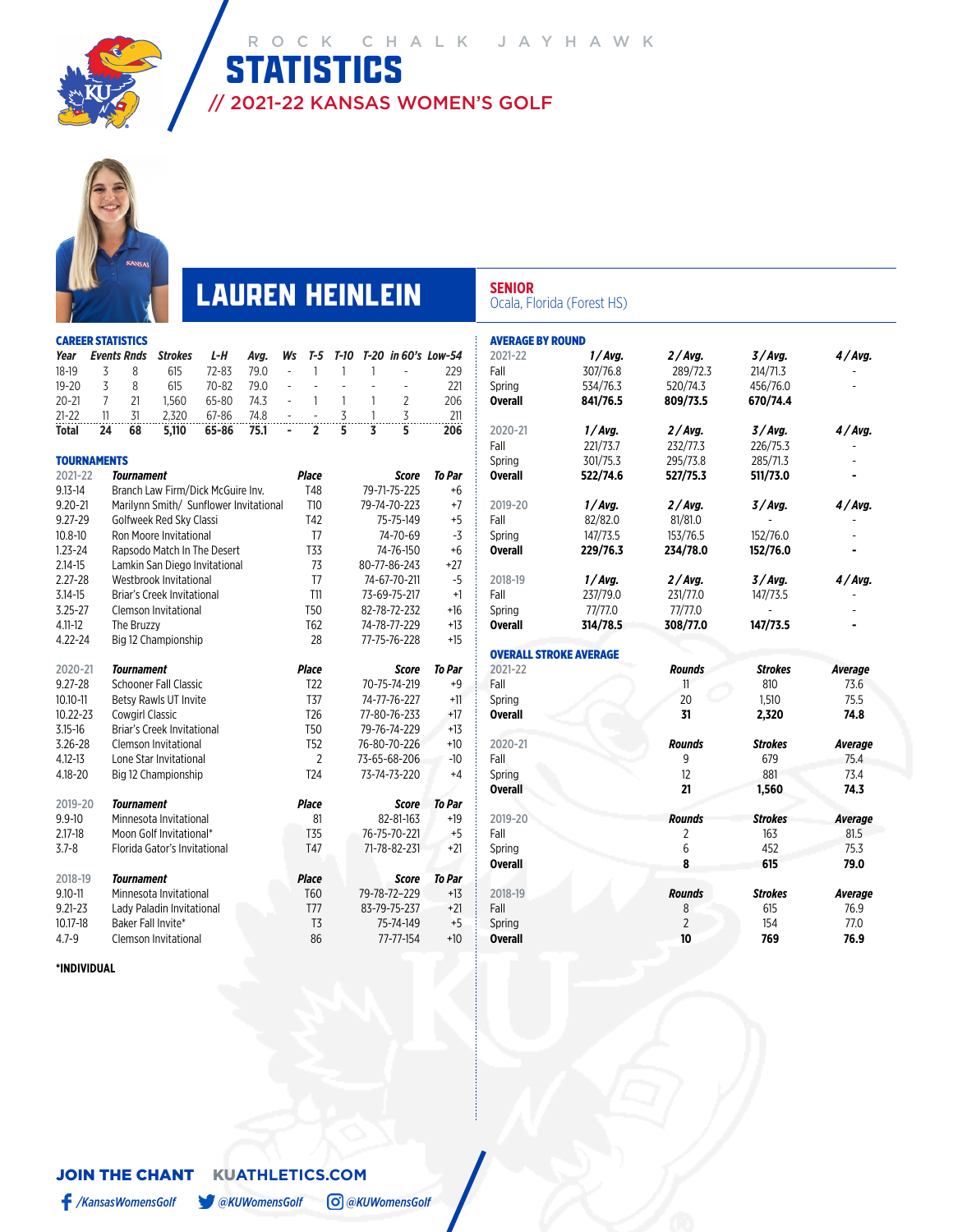

# **PEAR POORATANAOPA** SENIOR<br>
Nakhon Si Thammarat, Thailand (American School of Bangkok)

// 2021-22 KANSAS WOMEN'S GOLF

|                    | <b>CAREER STATISTICS</b> |                    |                                        |           |                |                |                 |                |                |                |                          |  |
|--------------------|--------------------------|--------------------|----------------------------------------|-----------|----------------|----------------|-----------------|----------------|----------------|----------------|--------------------------|--|
| Year               |                          | <b>Events Rnds</b> | <b>Strokes</b>                         | L-H       | Avg.           | Ws             | T-5             | $T-10$         |                |                | T-20 in 60's Low-54      |  |
| $18-19$            | 10                       | 29                 | 2,189                                  | 70-82     | 75.5           |                | ÷,              |                | 1              | ÷,             | 218                      |  |
| $19 - 20$          | $\overline{7}$           | 20                 | 1,496                                  | 67-80     | 74.8           |                | ÷,              | 1              | 3              | 1              | 216                      |  |
| $20 - 21$          | $\overline{a}$           | $\frac{1}{2}$      |                                        |           | $\overline{a}$ | $\overline{a}$ | $\overline{a}$  | $\overline{a}$ | $\overline{a}$ | $\overline{a}$ | $\overline{\phantom{a}}$ |  |
| $21 - 22$          | 11                       | 31                 | 2,319                                  | 69-83     | 74.8           |                |                 | 3              | 3              | 3              | 218                      |  |
| Total              | 28                       | 80                 | 6,004                                  | $67 - 83$ | 75.1           |                |                 | 4              | 7              | 4              | 216                      |  |
| <b>TOURNAMENTS</b> |                          |                    |                                        |           |                |                |                 |                |                |                |                          |  |
| 2021-22            |                          | Tournament         |                                        |           |                |                | <b>Place</b>    |                |                | Score          | To Par                   |  |
| $9.13 - 14$        |                          |                    | Branch Law Firm/Dick McGuire Inv.      |           |                |                | <b>T53</b>      |                |                | 77-75-74-226   | +7                       |  |
| $9.20 - 21$        |                          |                    | Marilynn Smith/Sunflower Invitational  |           |                |                | T10             |                |                | 75-72-76-223   | $+7$                     |  |
| $9.27 - 29$        |                          |                    | Golfweek Red Sky Classic               |           |                |                | T10             |                |                | 74-69-143      | -1                       |  |
| $10.8 - 10$        |                          |                    | Ron Moore Invitational                 |           |                |                | 28              |                |                | 73-72-74-219   | +3                       |  |
| $1.23 - 24$        |                          |                    | Rapsodo Match In The Desert            |           |                |                | T10             |                |                | 69-74-143      | $-1$                     |  |
| $2.14 - 15$        |                          |                    | Lamkin San Diego Invitational          |           |                |                | T64             |                |                | 77-78-83-238   | $+22$                    |  |
| $2.27 - 78$        |                          |                    | Westbrook Invitational                 |           |                |                | T <sub>23</sub> |                |                | 77-69-72-218   | $+2$                     |  |
| $3.14 - 15$        |                          |                    | Briar's Creek Invitational             |           |                |                | T62             |                |                | 76-72-81-229   | $+13$                    |  |
| $3.25 - 27$        |                          |                    | <b>Clemson Invitational</b>            |           |                |                | T <sub>57</sub> |                |                | 81-76-76-233   | $+17$                    |  |
| $4.11 - 12$        |                          | The Bruzzy         |                                        |           |                |                | T42             |                |                | 76-74-73-223   | $+7$                     |  |
| 4.22-24            |                          |                    | Big 12 Championship                    |           |                |                | T19             |                |                | 78-76-71-225   | $+12$                    |  |
| 2020-21            |                          | Did not compete    |                                        |           |                |                |                 |                |                |                |                          |  |
| 2019-20            |                          | <b>Tournament</b>  |                                        |           |                |                | <b>Place</b>    |                |                | Score          | <b>To Par</b>            |  |
| $9/10 - 11$        |                          |                    | Minnesota Invitational                 |           |                |                | T72             |                |                | 77-79-156      | $+12$                    |  |
| $9/21 - 23$        |                          |                    | Sunflower Invitational                 |           |                |                | 12              |                | +7             |                |                          |  |
| $9/27 - 29$        |                          |                    | Lady Paladin Invitational              |           |                |                | T17             |                |                | 71-76-74-221   | +5                       |  |
| $10/13 - 15$       |                          |                    | Palmetto Intercollegiate               |           |                |                | T <sub>29</sub> |                | $+4$           |                |                          |  |
| $10/18 - 20$       |                          |                    | Louisville Cardinal Cup                |           |                |                | T6              |                |                | 80-70-67-216   | Ε                        |  |
| $2/17 - 18$        |                          |                    | Moon Golf Invitational                 |           |                |                | T48             |                |                | 76-74-74-224   | +8                       |  |
| $3/7 - 8$          |                          |                    | Florida Gators Invitational            |           |                |                | T60             |                |                | 79-79-78-236   | $+26$                    |  |
| 2018-19            |                          | Tournament         |                                        |           |                |                | <b>Place</b>    |                |                | <b>Score</b>   | <b>To Par</b>            |  |
| $9/10 - 11$        |                          |                    | Minnesota Invitational                 |           |                |                | <b>T50</b>      |                |                | 73-75-78-226   | $+10$                    |  |
| $9/21 - 23$        |                          |                    | Lady Paladin Invitational              |           |                |                | T12             |                |                | 75-70-73-218   | $+2$                     |  |
| $10/5 - 7$         |                          |                    | Ron Moore Intercollegiate              |           |                |                | T <sub>24</sub> |                |                | 72-78-73-223   | $+7$                     |  |
| $10/21 - 23$       |                          |                    | Palmetto Intercollegiate               |           |                |                | <b>T57</b>      |                |                | 82-75-75-232   | $+16$                    |  |
| 10/29-30           |                          |                    | <b>SMU Trinity Forest Invitational</b> |           |                |                | T <sub>29</sub> |                |                | 74-80-73-227   | $+11$                    |  |
| $2/18-19$          |                          |                    | Moon Golf Invitational                 |           |                |                | T47             |                |                | 76-74-72-222   | +6                       |  |
| $3/18 - 19$        |                          |                    | Briar's Creek Invite                   |           |                |                | T <sub>24</sub> |                |                | 73-75-73-221   | +5                       |  |
| $3/29 - 31$        |                          |                    | <b>LSU Tiger Golf Classic</b>          |           |                |                | T48             |                |                | 79-78-82-239   | $+23$                    |  |
| $4/7 - 9$          |                          |                    | Clemson Invitational                   |           |                |                | T69             |                |                | 75-75-150      | $+6$                     |  |
| $4/14-16$          |                          |                    | Big 12 Championship                    |           |                |                | T <sub>19</sub> |                |                | 74-80-77-231   | $+15$                    |  |

| <b>AVERAGE BY ROUND</b> |                               |               |                |                        |
|-------------------------|-------------------------------|---------------|----------------|------------------------|
| 2021-22                 | 1/Avg.                        | 2/Avg.        | 3/Avg.         | 4/Avg.                 |
| Fall                    | 299/74.8                      | 288/72.0      | 224/74.7       |                        |
| Spring                  | 534/76.3                      | 519/74.1      | 456/76.0       |                        |
| <b>Overall</b>          | 833/75.7                      | 807/73.4      | 680/75.6       |                        |
| 2020-21                 | 1/Avg.                        | 2/Avg.        | 3/Avg.         | 4/Avg.                 |
| Fall<br>Spring          |                               |               |                |                        |
| 2019-20                 | 1/Avg.                        | 2/Avg.        | 3/Avg.         | 4/Avg.                 |
| Fall                    | 382/76.4                      | 372/74.4      | 283/70.75      |                        |
| Spring                  | 155/77.5                      | 153/76.5      | 152/76.0       |                        |
| <b>Overall</b>          | 537/76.7                      | 525/75.0      | 435/72.5       |                        |
| 2018-19                 | 1/Avg.                        | 2/Avg.        | 3/Avg.         | 4/Avg.                 |
| Fall                    | 376/75.20                     | 378/75.60     | 372/74.40      |                        |
| Spring                  | 377/75.40                     | 382/76.40     | 304/76.00      |                        |
| <b>Overall</b>          | 753/75.30                     | 760/76.00     | 676/75.20      |                        |
|                         |                               |               |                |                        |
| 2021-22                 | <b>OVERALL STROKE AVERAGE</b> | <b>Rounds</b> | <b>Strokes</b> |                        |
| Fall                    |                               | 11            | 811            | <b>Average</b><br>73.7 |
| Spring                  |                               | 20            | 1,509          | 75.5                   |
| Overall                 |                               | 31            | 2,320          | 74.8                   |
| 2020-21                 |                               | <b>Rounds</b> | <b>Strokes</b> | <b>Average</b>         |
| Fall                    |                               |               |                |                        |
| Spring                  |                               |               |                |                        |
| 2019-20                 |                               | <b>Rounds</b> | <b>Strokes</b> | <b>Average</b>         |
| Fall                    |                               | 14            | 1,036          | 74.0                   |
| Spring                  |                               | 6             | 460            | 76.7                   |
| <b>Overall</b>          |                               | 20            | 1,496          | 74.8                   |
| 2018-19                 |                               | <b>Rounds</b> | <b>Strokes</b> | <b>Average</b>         |
| Fall                    |                               | 15            | 1.126          | 75.1                   |
| Spring                  |                               | 14            | 1,063          | 75.9                   |
| <b>Overall</b>          |                               | 29            | 2,189          | 75.3                   |

**\*INDIVIDUAL**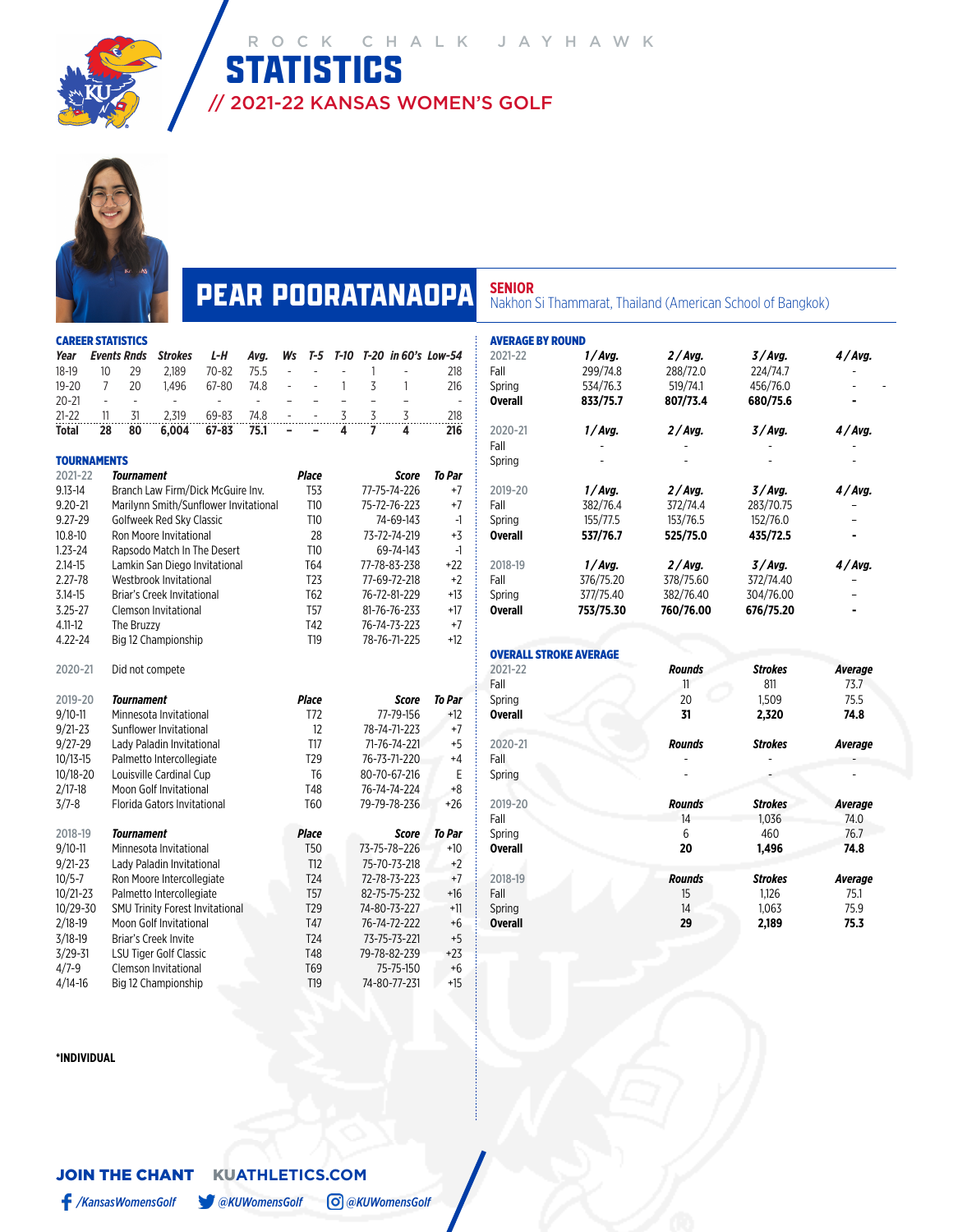

# **JORDAN ROTHMAN PRESHMAN** Durbanvill, South Africa (Curro HS)

|             | <b>CAREER STATISTICS</b> |                   |                                        |       |      |                          |                  |      |        |              |        |
|-------------|--------------------------|-------------------|----------------------------------------|-------|------|--------------------------|------------------|------|--------|--------------|--------|
| Year        | <b>Events</b>            | <b>Rnds</b>       | <b>Strokes</b>                         | L-H   | Avg. | Ws                       | $T-5$            | T-10 | $T-20$ | in 60's      | Low-54 |
| $21 - 22$   | 10                       | 28                | 2.126                                  | 68-86 | 75.9 | $\overline{\phantom{a}}$ |                  |      | 3      | 3            | 214    |
| Total       | 10                       | 28                | 2,126                                  | 68-86 | 75.9 |                          |                  |      | 3      | 3            | 214    |
|             | <b>TOURNAMENTS</b>       |                   |                                        |       |      |                          |                  |      |        |              |        |
| 2021-22     |                          | <b>Tournament</b> |                                        |       |      |                          | <b>Place</b>     |      |        | <b>Score</b> | To Par |
| $9.13 - 14$ |                          |                   | Branch Law Firm/Dick McGuire Inv.      |       |      |                          | T16              |      |        | 72-68-78-218 | -1     |
| $9.20 - 21$ |                          |                   | Marilynn Smith/ Sunflower Invitational |       |      |                          | T <sub>35</sub>  |      |        | 76-77-78-231 | $+15$  |
| $9.27 - 29$ |                          |                   | Golfweek Red Sky Classic               |       |      |                          | T <sub>101</sub> |      |        | 82-80-162    | +18    |
| $10.8 - 10$ |                          |                   | Ron Moore Invitational                 |       |      |                          | T16              |      |        | 69-76-72-217 | $+1$   |
| 2.14-15     |                          |                   | Lamkin San Diego Invitational          |       |      |                          | T71              |      |        | 78-78-86-242 | +26    |
| $2.27 - 28$ |                          |                   | Westbrook Invitational                 |       |      |                          | T15              |      |        | 71-74-69-214 | $-2$   |
| $3.14 - 15$ |                          |                   | Briar's Creek Invitational             |       |      |                          | T <sub>27</sub>  |      |        | 77-73-72-222 | $+6$   |
| $3.25 - 27$ |                          |                   | Clemson Invitational                   |       |      |                          | T57              |      |        | 75-78-80-233 | $+17$  |
| $4.11 - 12$ |                          | The Bruzzy        |                                        |       |      |                          | T74              |      |        | 76-80-80-236 | $+20$  |
| 4.22-24     |                          |                   | Big 12 Championship                    |       |      |                          | DNF              |      |        | 77-74        | DNF    |
|             |                          |                   |                                        |       |      |                          |                  |      |        |              |        |

| <b>AVERAGE BY ROUND</b> |                               |               |                |                |
|-------------------------|-------------------------------|---------------|----------------|----------------|
| 2021-22                 | $1/A$ va.                     | $2/A$ va.     | $3/A$ va.      | 4/Avg.         |
| Fall                    | 299/74.8                      | 301/75.3      | 228/76.0       |                |
| Spring                  | 377/75.4                      | 460/76.7      | 461/76.8       | -              |
| <b>Overall</b>          | 676/75.1                      | 761/76.1      | 689/76.6       | $\blacksquare$ |
|                         | <b>OVERALL STROKE AVERAGE</b> |               |                |                |
| 2021-22                 |                               | <b>Rounds</b> | <b>Strokes</b> | Average        |
| Fall                    |                               | 11            | 828            | 75.3           |
| Spring                  |                               | 15            | 1.147          | 76.5           |
| <b>Overall</b>          |                               | 26            | 1,975          | 76.0           |

### **\*INDIVIDUAL**

### JOIN THE CHANTKU**ATHLETICS.COM** */KansasWomensGolf @KUWomensGolf @KUWomensGolf*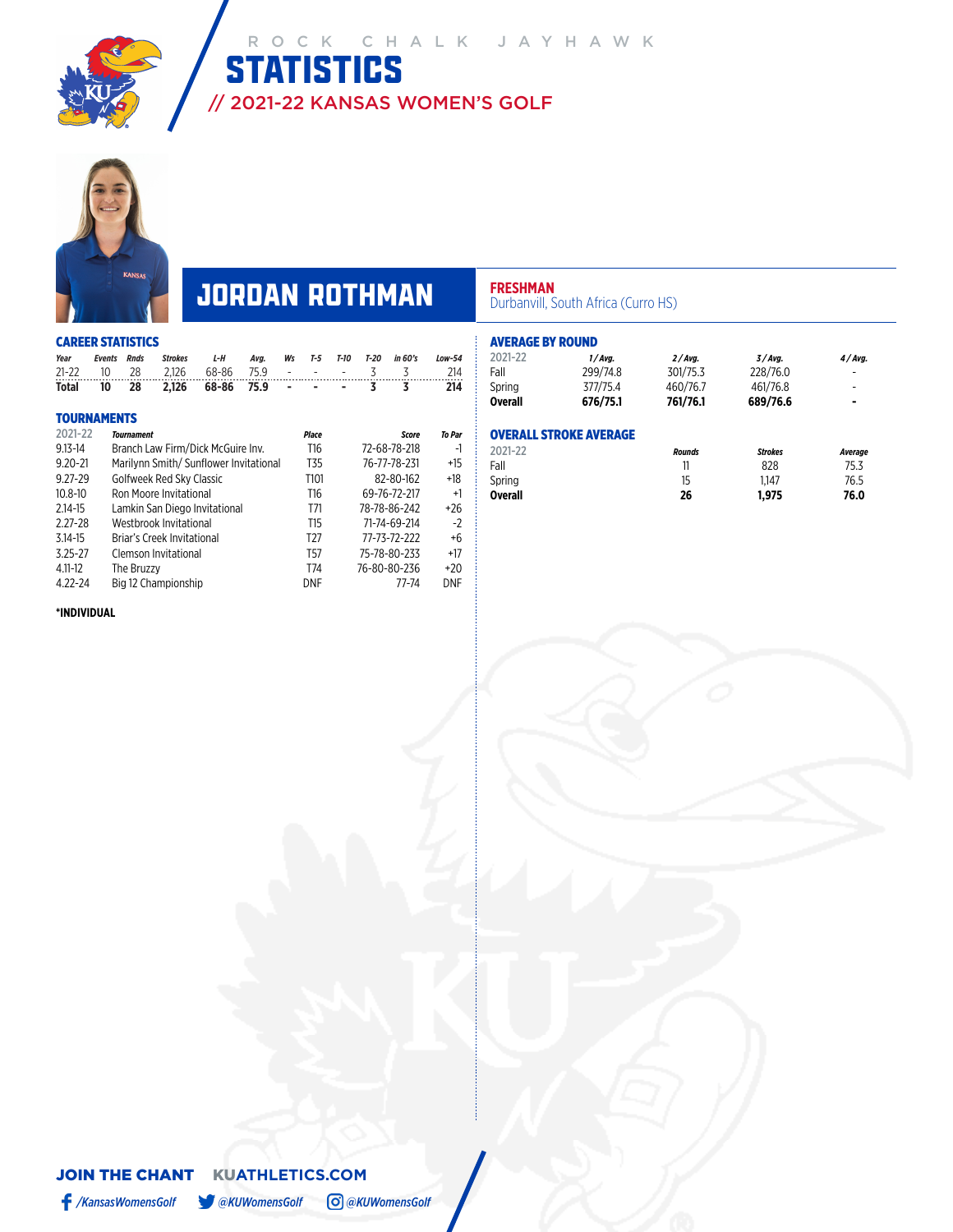

# // 2021-22 KANSAS WOMEN'S GOLF **STATISTICS**



| $10.1 - 3$   | Chip-N-Club Invitational       | 8    | 75-79-73-227 | $+11$ |
|--------------|--------------------------------|------|--------------|-------|
| $10.22 - 24$ | Palmetto Intercollegiate       | T25. | 80-75-71-226 | $+10$ |
| $3.19 - 20$  | Briar's Creek Invitational     | T25  | 72-72-76-220 | $+4$  |
| $3.23 - 25$  | MountainView Collegaite        | T19  | 68-77-78-223 | $+7$  |
| $4.13 - 14$  | Liz Murphey Collegiate Classic | T46  | 82-76-75-233 | $+17$ |
|              |                                |      |              |       |

## **SERA TADOKORO** SUPER SENIOR<br>
Osaka, Japan (Heritage Academy)

| <b>CAREER STATISTICS</b> |                        |                                                                    |       |                        |                |                          |      |                |                           |                     |
|--------------------------|------------------------|--------------------------------------------------------------------|-------|------------------------|----------------|--------------------------|------|----------------|---------------------------|---------------------|
| Year                     | <b>Events Rnds</b>     | <b>Strokes</b>                                                     | L-H   | Avg.                   | Ws             | T-5                      | T-10 |                |                           | T-20 in 60's Low-54 |
| $17-18$                  | 24<br>8                | 1,827                                                              | 68-82 | 76.13                  | $\overline{a}$ | $\overline{\phantom{0}}$ | 1    | 4              | 1                         | 220                 |
| 18-19                    | 9<br>26                | 1,945                                                              | 70-86 | 74.81                  | $\frac{1}{2}$  | $\overline{\phantom{0}}$ | 2    | $\overline{2}$ | $\overline{a}$            | 216                 |
| $19 - 20$                | 20<br>7                | 1,460                                                              | 68-79 | 73.0                   | 1              | 1                        | 2    | 3              | 1                         | 208                 |
| $20 - 21$                | 7<br>21                | 1,569                                                              | 68-85 | 74.7                   | $\overline{a}$ | $\overline{a}$           | L,   | 1              | 1                         | 217                 |
| 21-22                    | 31<br>11               | 2,343                                                              | 68-86 | 75.6                   |                | 1                        |      | 3              | 1                         | 212                 |
| Total                    | 42<br>122              | 9,144                                                              | 68-86 | 75.0                   | 1              | $\overline{2}$           | 5    | 13             | 4                         | 208                 |
|                          |                        |                                                                    |       |                        |                |                          |      |                |                           |                     |
| <b>TOURNAMENTS</b>       |                        |                                                                    |       |                        |                |                          |      |                |                           |                     |
| 2021-22                  | <b>Tournament</b>      |                                                                    |       |                        |                | <b>Place</b>             |      |                | <b>Score</b>              | To Par              |
| $9.13 - 14$              |                        | Branch Law Firm/Dick McGuire Inv.                                  |       |                        |                | 5                        |      |                | 71-71-70-212              | -7                  |
| $9.20 - 21$              |                        | Marilynn Smith/ Sunflower Invitational<br>Golfweek Red Sky Classic |       |                        |                | T15                      |      |                | 77-71-76-224              | +8                  |
| 9.27-29<br>10.8-10       |                        |                                                                    |       |                        |                | T13<br>T39               |      |                | 69-75-144                 | Ε<br>+5             |
| $1.23 - 24$              |                        | Ron Moore Invitational<br>Rapsodo Match In The Desert              |       |                        |                | T37                      |      |                | 74-76-71-221<br>78-76-154 | $+10$               |
| $2.14 - 15$              |                        | Lamkin San Diego Invitational                                      |       |                        |                | T60                      |      |                | 76-77-84-237              | $+21$               |
| $2.27 - 28$              |                        | Westbrook Invitational                                             |       |                        |                | T71                      |      |                | 76-77-78-231              | $+15$               |
| 3.14-15                  |                        | <b>Briar's Creek Invitational</b>                                  |       |                        |                | T <sub>56</sub>          |      |                | 77-76-75-228              | $+12$               |
| $3.25 - 27$              |                        | Clemson Invitational                                               |       |                        |                | 88                       |      |                | 78-84-78-240              | +24                 |
| $4.11 - 12$              | The Bruzzy             |                                                                    |       |                        |                | 61                       |      |                | 74-83-71-228              | $+12$               |
| 4.22-24                  |                        | Big 12 Championship                                                |       |                        |                | T <sub>15</sub>          |      |                | 71-77-76-224              | $+11$               |
|                          |                        |                                                                    |       |                        |                |                          |      |                |                           |                     |
| 2020-21                  | Tournament             |                                                                    |       |                        |                | <b>Place</b>             |      |                | Score                     | To Par              |
| 9.27-28                  |                        | <b>Schooner Fall Classic</b>                                       |       |                        |                | T15                      |      |                | 68-76-73-217              | $+7$                |
| $10.10 - 11$             | <b>Betsy Rawls UT</b>  |                                                                    |       |                        |                | T <sub>22</sub>          |      |                | 77-69-72-218              | $+2$                |
| 10.22-23                 | <b>Cowgirl Classic</b> |                                                                    |       |                        |                | 33                       |      |                | 77-75-85-237              | $+21$               |
| 3.15.16                  |                        | Briar's Creek Invitational                                         |       |                        |                | T34                      |      |                | 74-78-74-226              | +10                 |
| 3.26-28                  |                        | Clemson Invitational                                               |       |                        |                | T39                      |      |                | 73-76-74-223              | $+7$                |
| 4.12-13                  |                        | Lone Star Invitational                                             |       |                        |                | T <sub>22</sub>          |      |                | 76-74-74-224              | +8                  |
| 4.18-20                  |                        | Big 12 Championship                                                |       |                        |                | T <sub>35</sub>          |      |                | 73-77-74-224              | $+8$                |
| 2019-20                  | <b>Tournament</b>      |                                                                    |       |                        |                | <b>Place</b>             |      |                | Score                     | To Par              |
| $9.9 - 10$               |                        | Minnesota Invitational                                             |       |                        |                | T53                      |      |                | 77-75-152                 | +8                  |
| 9.15-16                  |                        | Sunflower Invitational                                             |       |                        |                | T6                       |      |                | 73-72-74-219              | +3                  |
| 9.27-29                  |                        | Lady Paladin Invitational                                          |       |                        |                | T4                       |      |                | 71-72-71-214              | $-2$                |
| 10.13-15                 |                        | Palmetto Intercollegiate                                           |       |                        |                | T <sub>23</sub>          |      |                | 73-72-74-219              | +3                  |
| 10.18-20                 |                        | Louisville Cardinal Cup                                            |       |                        |                | 1                        |      |                | 71-69-68-208              | -8                  |
| $2.17 - 18$              |                        | Moon Golf Invitational                                             |       |                        |                | T21                      |      |                | 74-74-70-218              | $+2$                |
| $3.7 - 8$                |                        | Florida Gator's Invitational                                       |       |                        |                | T42                      |      |                | 74-77-79-230              | $+20$               |
|                          |                        |                                                                    |       |                        |                |                          |      |                |                           |                     |
| 2018-19                  | Tournament             |                                                                    |       |                        |                | Place                    |      |                | Score                     | <b>To Par</b>       |
| 9.10-11                  |                        | Minnesota Invitational                                             |       |                        |                | T <sub>29</sub>          |      |                | 73-76-73-222              | +6                  |
| $9.21 - 23$              |                        | Lady Paladin Invitational                                          |       |                        |                | T <sub>8</sub>           |      |                | 75-71-70-216              | Ε                   |
| $10.5 - 7$               |                        | Ron Moore Intercollegiate                                          |       |                        |                | T44                      |      |                | 77-76-75-228              | $+12$               |
| 10.21-23                 |                        | Palmetto Intercollegiate                                           |       |                        |                | T7                       |      |                | 73-70-75-218              | $+2$                |
| 2.18-19                  |                        | Moon Golf Invitational                                             |       |                        |                | T37                      |      |                | 74-73-72-219              | $+3$                |
| 3.18-19                  |                        | Briar's Creek Invite                                               |       |                        |                | T <sub>26</sub>          |      |                | 72-77-73-222              | +6                  |
| 3.29-31                  |                        | LSU Tiger Golf Classic                                             |       |                        |                | T37                      |      |                | 79-72-86-237              | $+21$               |
| 4.7-9                    |                        | Clemson Invitational                                               |       |                        |                | T41                      |      |                | 75-71-146                 | $+2$                |
| 4.14-16                  |                        | Big 12 Championship                                                |       |                        |                | T31                      |      |                | 74-86-77-237              | $+21$               |
| 2017-18                  | <b>Tournament</b>      |                                                                    |       |                        |                | <b>Place</b>             |      |                | <b>Score</b>              | To Par              |
| $9.11 - 12$              |                        | Minnesota Invitational                                             |       |                        |                | T61                      |      |                | 72-76-78–226              | $+10$               |
| 9.17-19                  |                        | Marilynn Smith Invitational                                        |       |                        |                | T <sub>20</sub>          |      |                | 81-73-75-229              | $+13$               |
|                          |                        |                                                                    |       |                        |                |                          |      |                |                           |                     |
| <b>JOIN THE CHANT</b>    |                        |                                                                    |       | <b>KUATHLETICS.COM</b> |                |                          |      |                |                           |                     |

*/KansasWomensGolf @KUWomensGolf @KUWomensGolf*

| AVERAGE BY ROUND |                               |               |                |         |
|------------------|-------------------------------|---------------|----------------|---------|
| 2021-22          | 1/Avg.                        | 2/Avg.        | 3/Avg.         | 4/Avg.  |
| Fall             | 303/72.3                      | 293/73.3      | 217/72.3       |         |
| Spring           | 530/75.7                      | 550/78.6      | 462/77.0       |         |
| Overall          | 833/75.7                      | 843/76.6      | 679/75.4       |         |
| 2020-21          | 1/Avg.                        | 2/Avg.        | 3/Avg.         | 4/Avg.  |
| Fall             | 222/74.0                      | 220/73.3      | 230/76.7       |         |
| Spring           | 296/74.0                      | 305/76.3      | 296/74.0       |         |
| Overall          | 518/74.0                      | 525/75.0      | 526/75.1       |         |
| 2019-20          | 1/Avg.                        | 2/Avg.        | 3/Avg.         | 4/Avg.  |
| Fall             | 365/73.0                      | 360/72.0      | 287/74.8       |         |
| Spring           | 148/74.0                      | 151/75.5      | 149/74.5       |         |
| Overall          | 513/73.3                      | 511/73.0      | 436/72.7       |         |
| 2018-29          | 1/Avg.                        | 2/Avg.        | 3/Avg.         | 4/Avg.  |
| Fall             | 298/74.5                      | 293/73.3      | 293/73.3       |         |
| Spring           | 374/74.8                      | 379/75.8      | 308/77.0       |         |
| Overall          | 672/74.7                      | 672/74.7      | 601/75.1       |         |
| 2017-18          | 1/Avg.                        | 2/Avg.        | 3/Avg.         | 4/Avg.  |
| Fall             | 308/77.0                      | 303/75.8      | 297/74.3       |         |
| Spring           | 301/75.3                      | 310/77.5      | 308/77.0       |         |
| Overall          | 609/76.1                      | 613/76.6      | 608/75.6       |         |
|                  | <b>OVERALL STROKE AVERAGE</b> |               |                |         |
| 2021-22          |                               | <b>Rounds</b> | Strokes        | Average |
| Fall             |                               | 11            | 801            | 72.5    |
| Spring           |                               | 20            | 1,542          | 77.1    |
| Overall          |                               | 31            | 2,343          | 75.6    |
| 2020-21          |                               | <b>Rounds</b> | <b>Strokes</b> | Average |
| Fall             |                               | 9             | 672            | 74.7    |
| Spring           |                               | 12            | 897            | 74.8    |
| Overall          |                               | 21            | 1,569          | 74.7    |
| 2019-20          |                               | Rounds        | <b>Strokes</b> | Average |
| Fall             |                               | 14            | 1,012          | 72.3    |
| Spring           |                               | 6             | 448            | 74.7    |
| Overall          |                               | 20            | 1,460          | 73.0    |
| 2018-19          |                               | Rounds        | Strokes        | Average |
| Fall             |                               | 12            | 884            | 73.7    |
| Spring           |                               | 14            | 1,061          | 75.8    |
| Overall          |                               | 26            | 1,945          | 74.8    |
| 2017-18          |                               | Rounds        | <b>Strokes</b> | Average |
| Fall             |                               | 12            | 908            | 75.7    |
| Spring           |                               | 12            | 919            | 76.6    |
| Overall          |                               | 24            | 1,827          | 76.1    |